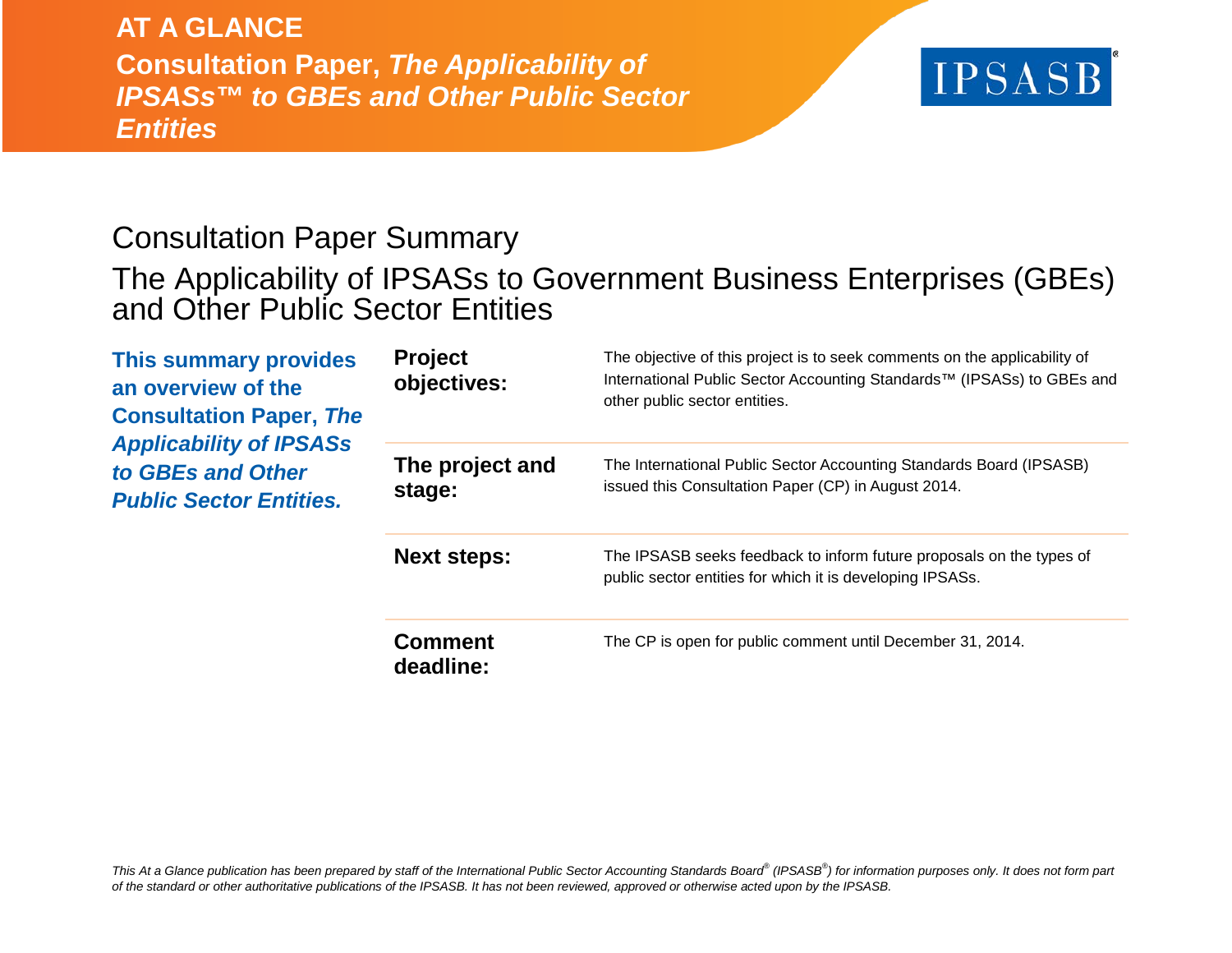**IPSASB** 

## Why is the IPSASB Undertaking this Project?

The IPSASB wants to consider the types of entities for which it is developing IPSASs and its approach to them.

#### **Different interpretations of GBEs definition**

The IPSASB has received feedback that there are a wide range of entities being described as GBEs, some of which do not meet the definition of a GBE in IPSAS 1, *Presentation of Financial Statements*. In part this situation reflects different interpretations of the definition.

### **Transparency**

In its role as the international standard setter for the public sector, the IPSASB considers that it has a responsibility to be transparent about the types of public sector entities that it considers when developing IPSASs.

## **Objectives of financial reporting**

The objectives of financial reporting by public sector entities are to provide information about the entity that is useful to users of general purpose financial reporting (GPFRs) for accountability purposes and for decisionmaking purposes. The inadequate classification of a public sector entity can undermine these financial reporting objectives Inconsistent application of the GBE definition hinders comparisons between entities.

#### **Types of controlled entities in the public sector**

There are many types of controlled entities in the public sector. Controlled entities in the public sector can be envisaged along a spectrum.

At one end of the spectrum are entities likely to have characteristics similar to the profit-oriented entities for which the International Accounting Standards Board develops and maintains International Financial Reporting Standards. Such entities would generally meet the current definition of a GBE.

At the other end of the spectrum there are entities which provide public services to achieve outcomes which enhance or maintain the well-being of citizens and are totally dependent on government funding. Such entities would not meet the current definition of a GBE.

Between these two types of entities, there are other types of public sector entities which are more difficult to classify as either profit-oriented or service-oriented.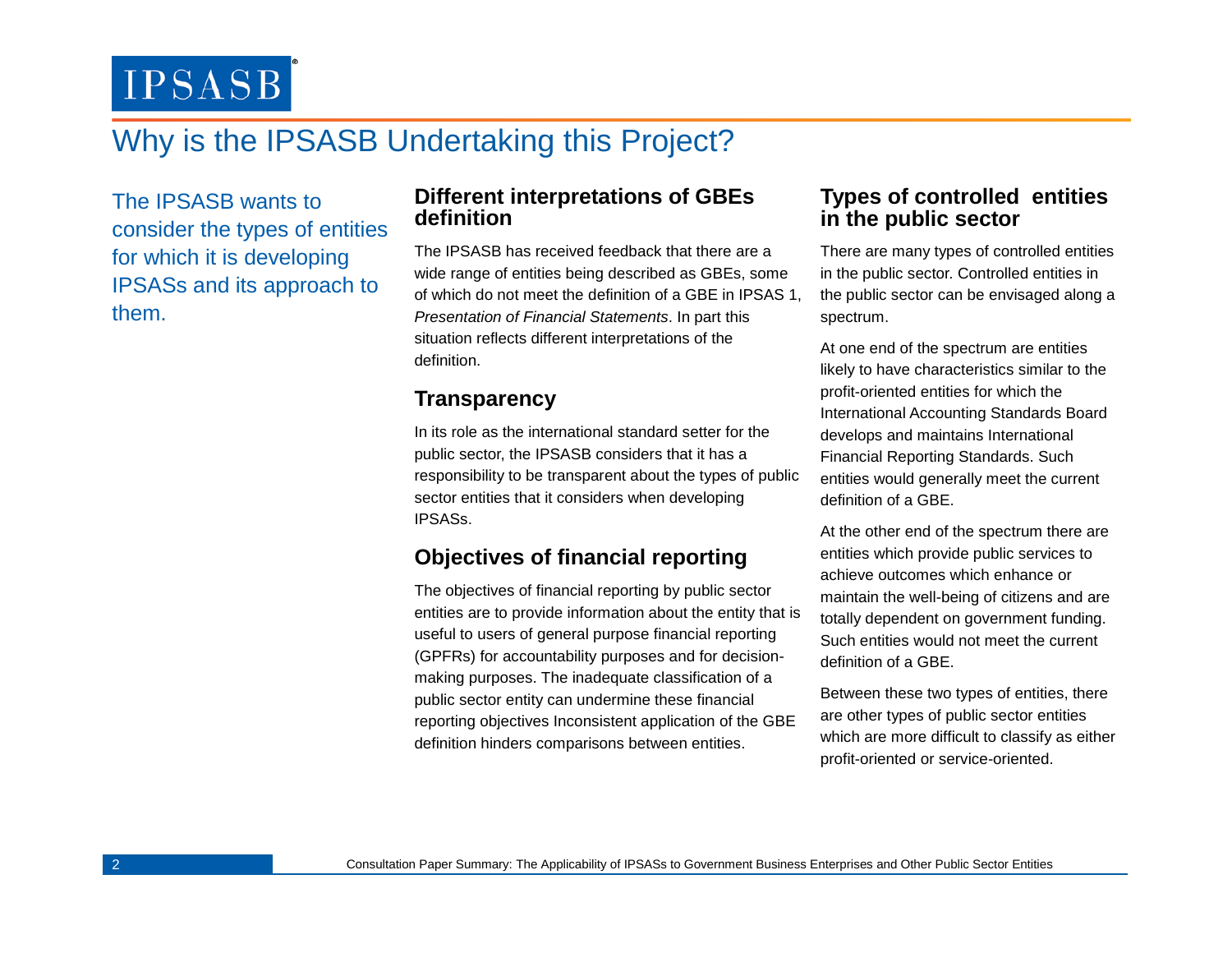## Overview of Approaches and Options

Identifying the public sector entities for which IPSASB is developing accounting standards can be achieved in different ways.

The CP presents two approaches each with two options.

- (1) Describing the characteristics of public sector entities for which IPSASs are intended. Under this approach GBEs would not be defined.
- (2) Modifying the current definition of a GBE in IPSAS 1, to resolve current problems in its application.

- (1a) Using IPSASB's current and developing terminology.
- (1b) Using Government Finance Statistics (GFS) reporting guidelines and explanatory guidance.
- (2a) Clarifying the current definition of a GBE.
- (2b) Narrowing the existing definition of a GBE.

### **Approaches Options Brief Explanation**

- Option 1a relies on the current and developing IPSASB literature, including the Conceptual Framework, to provide high-level characteristics of public sector entities.
- Option 1b imports a number of terms and explanations from GFS reporting guidelines into IPSASB's literature to provide high-level characteristics of public sector entities.
- Option 2a clarifies the current GBE definition so that it can be applied more consistently, rather than modifying it significantly.
- Option 2b narrows the existing definition of GBEs to profit-oriented entities, thereby excluding entities with a full cost recovery financial objective.